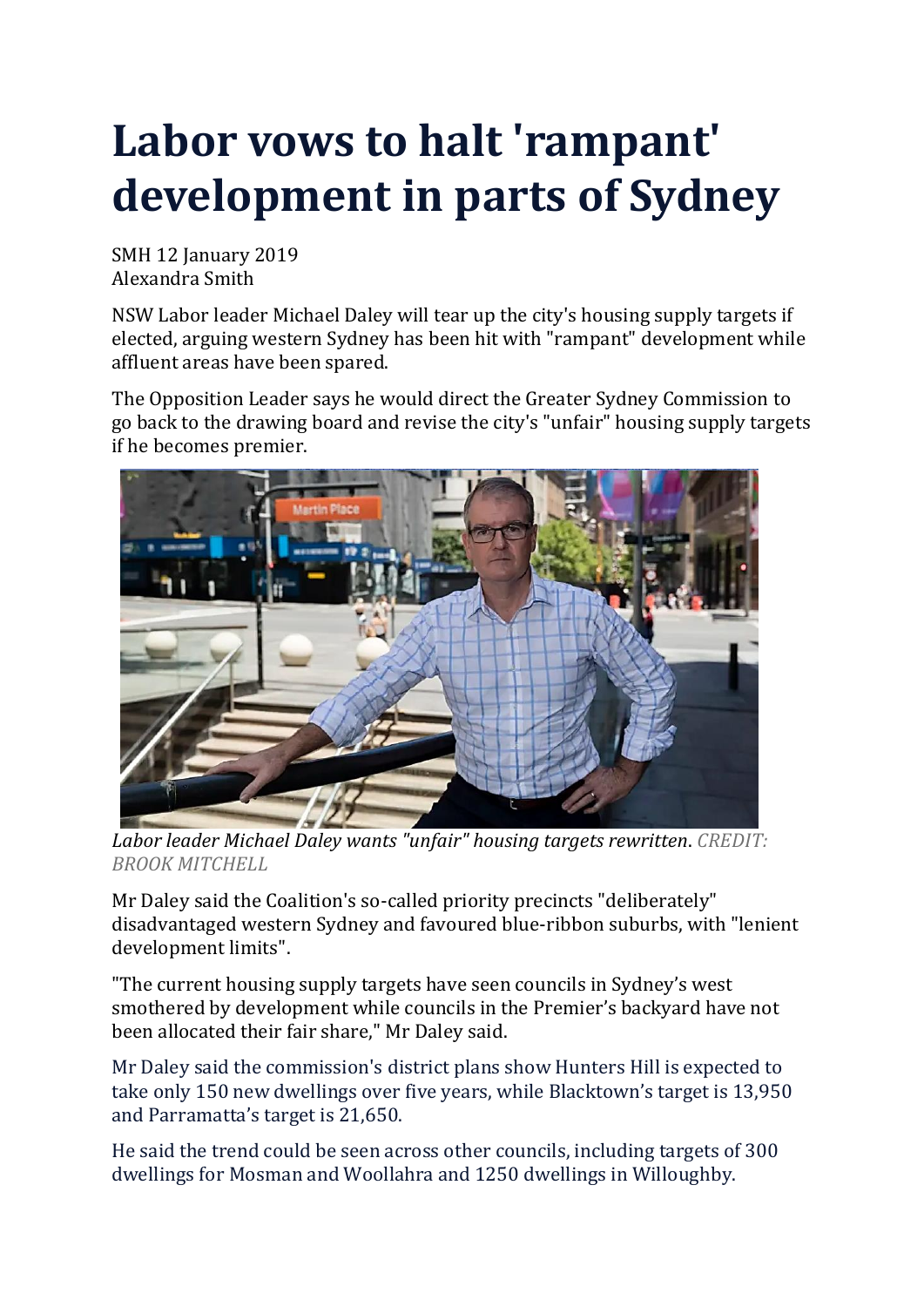This compares to 13,250 dwellings in Canterbury-Bankstown and 11,800 in Camden, Mr Daley said.



*Overdevelopment has emerged as a key election issue in Ryde. CREDIT: JAMES ALCOCK*

The commission, headed by former Sydney lord mayor Lucy Turnbull, developed five district plans designed to ensure councils find a way to provide almost 200,000 more dwellings by 2021.

But Mr Daley said the targets meant some areas could be rezoned for density increases without any "obligation or commitment" to provide essential education, health or transport infrastructure.

"Sydney is growing and will continue to grow but we need to manage that growth well to make sure Sydney remains a great place to live," Mr Daley said.

"It's not fair to exempt some areas from taking on their fair share while allowing other communities to get clobbered. Labor will put people and communities back at the heart of the planning system and scrap the Liberals' planned precincts."

Overdevelopment and population growth will be key state election issues in March.

The Finance Minister and Member for Ryde, Victor Dominello, is demanding targets for new housing in his electorate to be slashed as part of his campaign against development.

Mr Dominello has already [helped](https://www.smh.com.au/national/nsw/time-to-take-a-breath-government-hits-brake-on-sydney-housing-hotspot-20180515-p4zfhc.html) secure a two-year freeze on new rezoning applications for residential housing in Ryde – the only council area in which such a freeze applies.

The Premier Gladys Berejiklian is also insisting the state needs to take a "breather" from rapid population growth.